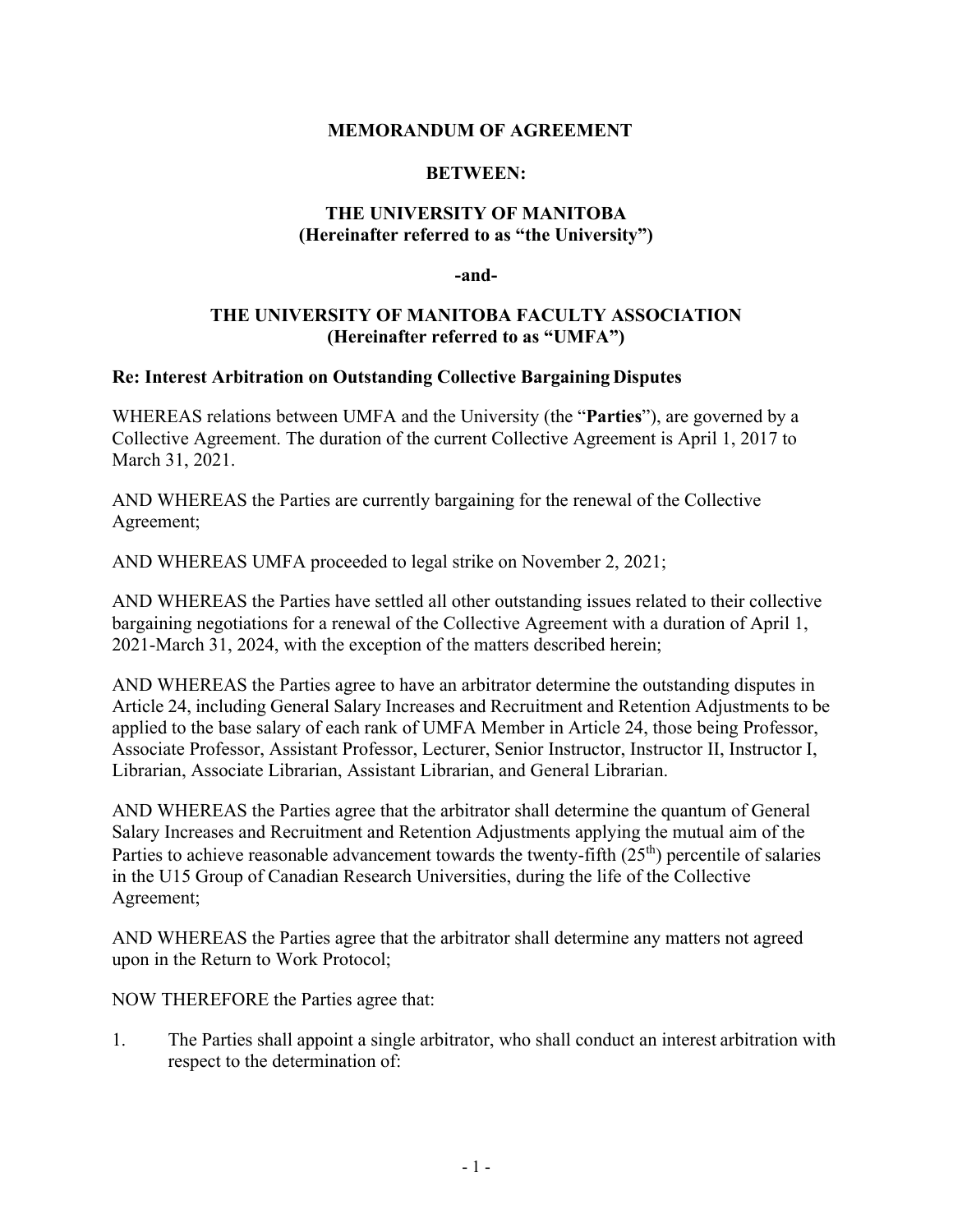- a) General salary increases in Sections 24.2, 24.3, and 24.4 of Article 24 of the 2021- 2024 Collective Agreement;
- b) Recruitment and Retention Adjustments to be applied to base salary of UMFA salaries in Sections 24.2, 24.3, and 24.4 of Article 24 of the 2021-2024 Collective Agreement;
- c) The following issues relating to the Return to Work Protocol between the parties:
	- i. The Association's request for full salary and benefits (with normal deductions) to be paid to UMFA members for the period of the strike;
	- ii. The Association's request for contributions to the University's pension plan for the period of the strike and the period of the strike being considered pensionable service;
	- iii. The Association's request for deduction of dues from Members who elected to work during the period of the strike for remittance to the Association; and
	- iv. The Association's request for the University to reimburse the Association for the expenses incurred to pay for Member benefits during the period of the strike.
- 2. The Parties shall exchange their interest arbitration briefs and supporting materials no later than four (4) weeks prior to the first date of hearing. Thereafter, the Parties shall exchange their reply briefs and supporting materials no later than two (2) weeks before the first date of hearing. Copies of all material will be sent to the arbitrator at the same time.
- 3. The hearing shall commence no later than four (4) months following the execution of this agreement and shall be completed no later than five (5) months following the execution of this agreement, except as may be mutually agreed by the Parties.
- 4. The parties will appoint a sole arbitrator by mutual agreement. If they cannot agree, the arbitrator will be appointed by the Chair of the Manitoba Labour Board or the Chair may, in their discretion, elect to serve as sole arbitrator. The arbitrator must be able to conduct hearing dates within the parameters of clause 3.
- 5. The arbitrator shall issue the summary of their decision within thirty (30) days of the completion of the hearing, with reasons to follow.
- 6. The costs of the arbitrator shall be borne equally by the Parties.
- 7. The Parties shall be free to conduct their submissions to the arbitrator as they see fit. Where an expert report is relied upon, it shall be contained in the party's main brief. The submissions will not subject to cross examination unless there is a dispute or challenge to the accuracy of the submission.